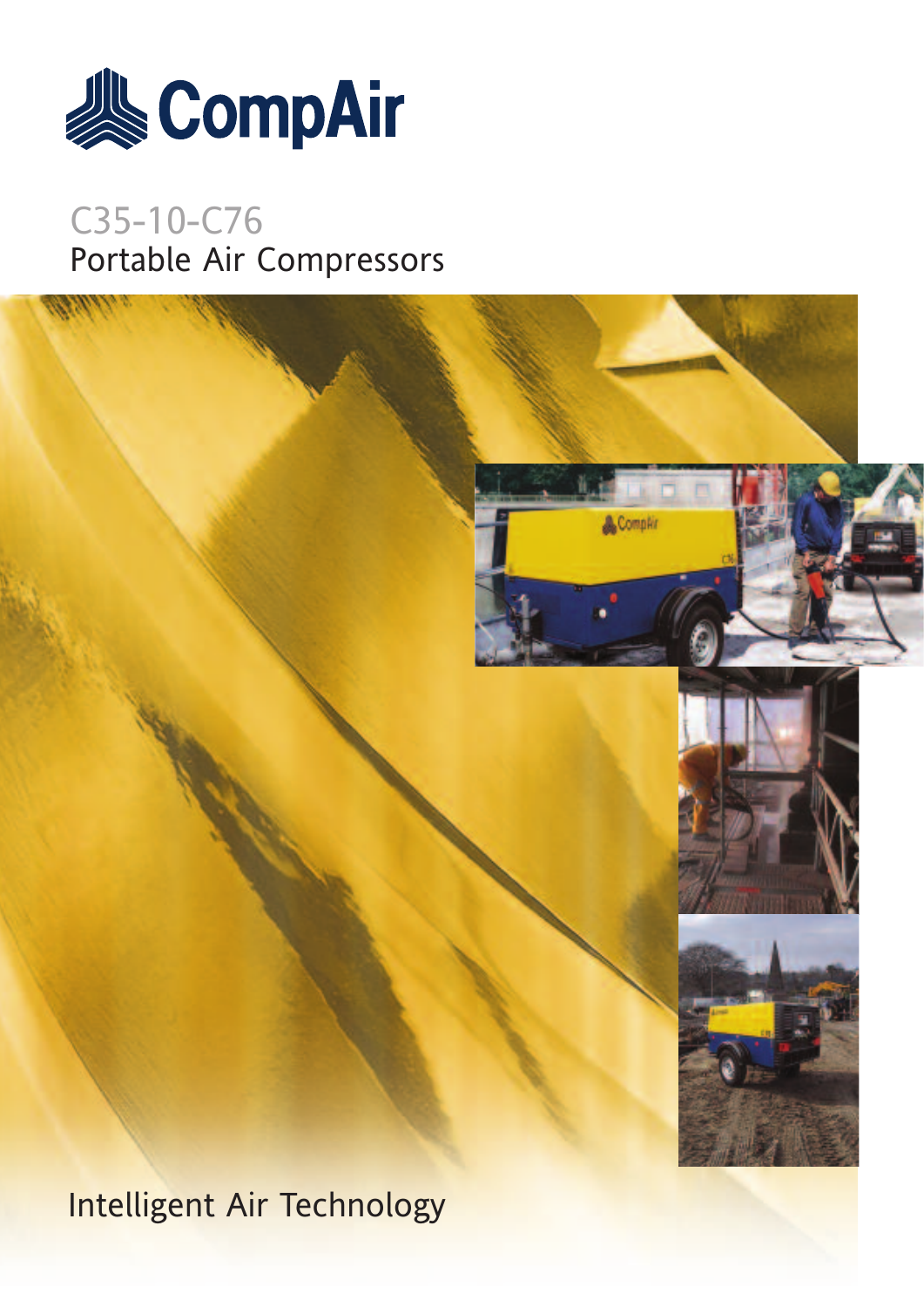# **&CompAir**

# C35-10-C76 Portable Air Compressors

The latest CompAir Range of portable compressors incorporate the very latest technological advances and manufacturing processes to provide users with a portable supply of economic and reliable compressed air.

CompAir's experience in the design and manufacture of high quality portable compressors spans almost 200 years. Today's models are the result of an intensive development program, and deliver the high performance and reliability demanded by users.

A wide variety of users rely on CompAir compressors when there is a demand for portable high quality compressed air. C35-10 - C76 compressors provide outputs from 3.5 to 7.6 m3 /min [122.5 - 266 cfm] at pressures between 7 and 14 bar g [100 - 200 psi g].

On going investment in the latest design and manufacturing tools, and rigorous implementation of ISO 9001 approved quality systems ensure you take delivery of a reliable, high quality product.



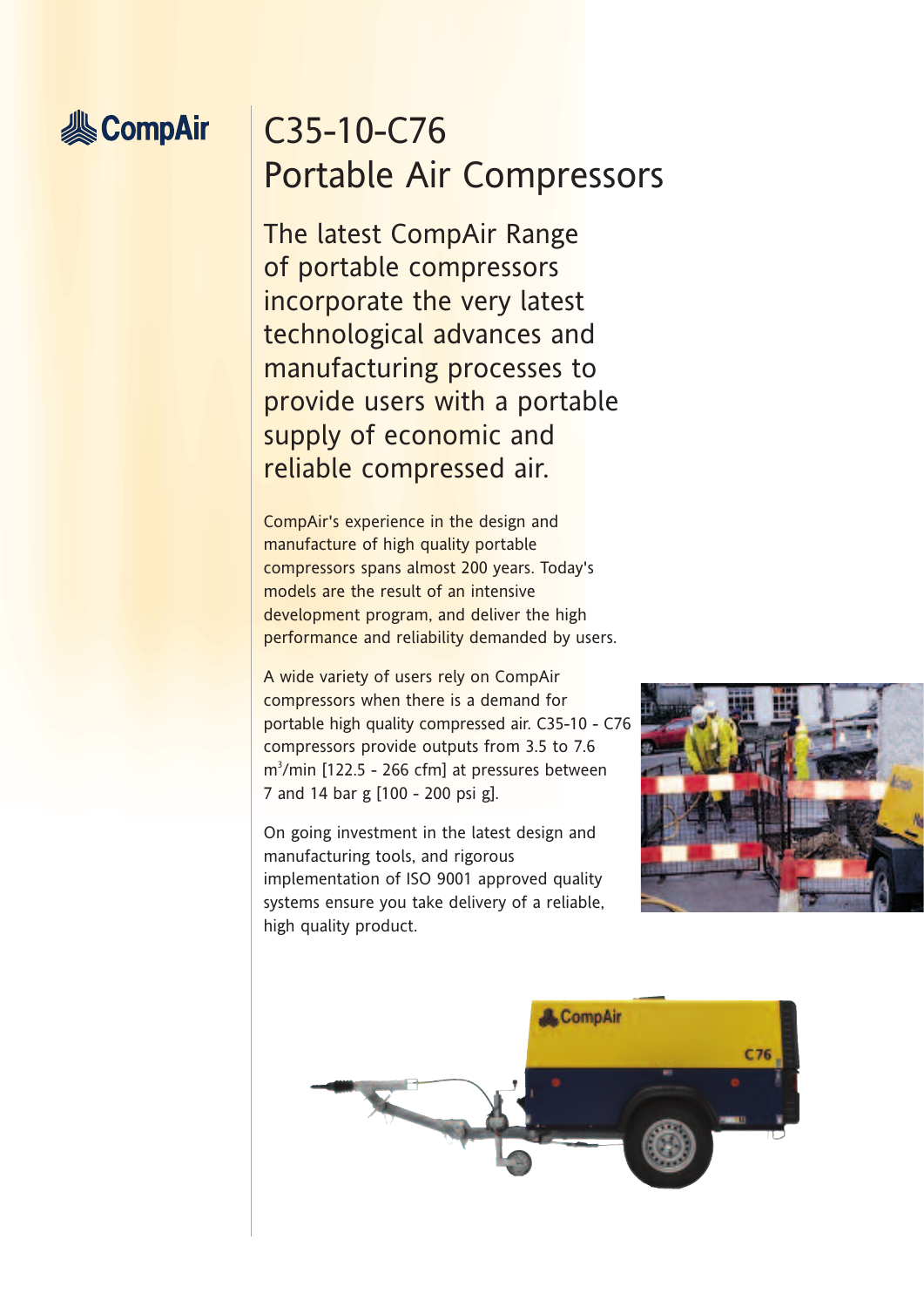### Features

#### Tool storage area

Enough room to store two hammers, picks or any other pneumatic tools.

#### Maximum efficiency

Engine speed is adjusted automatically to ensure it is optimal for the air consumption, guaranteeing the most economical operation.

#### Deutz Diesel engine

Conforms to the latest emission regulations as well as offering low fuel consumption and automatic bleeding of the fuel system. The high power reserves of the motor also allows for operation in ambient temperatures up to 50°C [122°F].

#### Problem Free Operation

The rear mounted control panel protects the operator from passing traffic and is easily accessible providing monitoring of the final compressor and engine oil temperatures as well as the engine oil pressure. The panel also indicates working air pressure, operating hours and low fuel level. The machine is fitted with automatic safety shut downs for abnormal temperatures and pressures.

#### Adjustable Hitching Height

A variable coupling height between 350 and 1000 mm [13.8 - 39.4 in] permits safe and easy towing with a wide variety of vehicles while the wide wheel gauge provides additional stability at higher speeds. A straight towbar is also available as an option.

#### Easy to Service

All of the service elements are located in a grouped service area on one side of the machine to allow for easy access.

#### Transparent Fuel Tank

The filing level can be seen immediately and the high mounted leak proof connections prevent accidental spillage.

#### Advanced Compressor Design

The compression elements designed in house and manufactured to exact tolerances provide better sealing during compression and require lower power input than conventional rotors.

#### Corrosion Protected

The canopy panels are completely galvanised and powder coated to prevent corrosion.

#### Separate Engine and Compressor filters

The two stage filters have a long service life even in very dusty conditions and the automatic maintenance indicators guarantee optimum use of the filter elements.

#### Jockey Wheel

The compressor can be easily moved by the operator without external help.



Road Light System



Tool Storage Area



Separate Engine and Compressor Filters



Control Panel



Pneumatic hose reel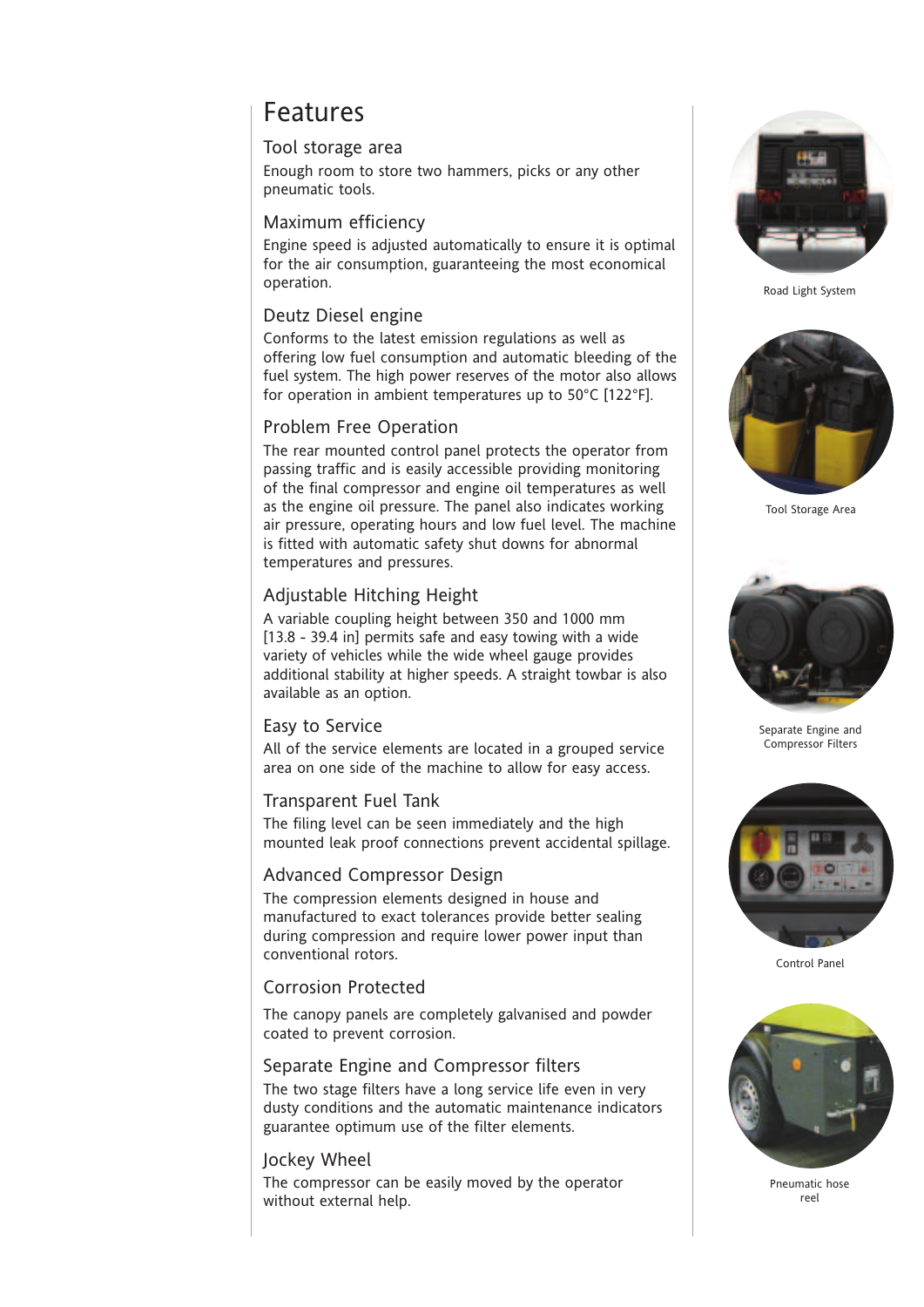| <b>Model</b>                                                    |              |                       |         | $C35-10(G)$                | C38(G)                    |                | <b>C38GS</b>        | C42(G)                     | C50                      |
|-----------------------------------------------------------------|--------------|-----------------------|---------|----------------------------|---------------------------|----------------|---------------------|----------------------------|--------------------------|
|                                                                 |              |                       |         |                            |                           |                |                     |                            |                          |
| <b>Operational Specifications</b>                               |              |                       |         |                            |                           |                |                     |                            |                          |
| Free Air Delivery at Rated Pressure   m <sup>3</sup> /min [cfm] |              |                       |         | 3.5 [122.5]                | 3.8 [133]                 |                | 3.8 [133]           | 4.2 [147]                  | 5 [175]                  |
| Rated Operating Pressure                                        |              | bar g [psi g]         |         | 10 [145]                   | 7 [100]                   |                | 7 [100]             | 7 [100]                    | 7 [100]                  |
| Generator Size (220/400V)                                       |              | <b>kVA</b>            |         | (8 or 12)                  | (12)                      |                | 8                   | (8 or 12)                  | N/A                      |
| Oil Capacity Compressor System                                  | litres [gal] |                       |         | 9 <sub>[2]</sub>           | 9[2]                      |                | 9[2]                | 9[2]                       | 9[2]                     |
| Engine                                                          | Deutz        |                       |         | F3M2011                    | F3M2011                   |                | F3M1011             | F3M2011                    | F3M2011                  |
| Full Load Speed                                                 | rpm          |                       |         | 2700                       | 2700                      |                | 2700                | 2700                       | 2700                     |
| Output at Rated Speed                                           | kW [bhp]     |                       |         | 35.5 [47.6]                | 35.5 [47.6]               |                | 35.5 [47.6]         | 35.5 [47.6]                | 35.5 [47.6]              |
| <b>Fuel Tank Capacity</b>                                       | litres [gal] |                       |         | 60 [13]                    | 60 [13]                   |                | 60 [13]             | 60 [13]                    | 60 [13]                  |
| WeiWght <sup>+</sup>                                            |              |                       |         |                            |                           |                |                     |                            |                          |
| Working Weight (wet)                                            | kg<br>[lb]   |                       |         | 828 (893)<br>[1825 (1969)] | 828 (893)<br>[1825(1969)] |                | 893<br>[1969]       | 828 (893)<br>[1825 (1969)] | 878<br>[1936]            |
| <b>Model</b>                                                    |              | $C55-14$              |         | C60-12                     | $C65-10$                  |                | C62(G)              | C62HS***                   | C76(G)                   |
| <b>Operational Specifications</b>                               |              |                       |         |                            |                           |                |                     |                            |                          |
| Free Air Delivery at Rated Pressure m <sup>3</sup> /min [cfm]   |              | 5.5 [192.5]           |         | 6.0 [210]                  | 6.5 [227.5]               |                | 6.2 [217]           | 6.2 [217]                  | 7.6 [266]                |
| Rated Operating Pressure                                        | bar [psi]    | 14 [203]              |         | 12 [174]                   | 10 [145]                  |                | 7 [100]             | 7 [100]                    | 7 [100]                  |
| Generator Size (220/400V)                                       | kVA          | N/A                   |         | N/A                        | (8 or 12)                 |                | (8 or 12)           | N/A                        | (8 or 12)                |
| Oil Capacity Compressor System                                  | litres [gal] | 14 [3]                |         | 14[3]                      | 14 [3]                    |                | 14 [3]              | 14[3]                      | 14[3]                    |
| Engine                                                          | Deutz        | BF4M2011              |         | BF4M2011                   | BF4M2011                  |                | F4M2011             | BF4M2011                   | BF4M2011                 |
| Full Load Speed                                                 | rpm          | 2600                  |         | 2600                       | 2600                      |                | 2600                | 2600                       | 2600                     |
| Output at Rated Speed                                           | kW [bhp]     | 61 [81.8]             |         | 61 [81.8]                  | 61 [81.8]                 |                | 46.5 [62.4]         | 61 [81.8]                  | 61 [81.8]                |
| Fuel Tank Capacity                                              | litres [gal] | 120 [26]              |         | 120 [26]                   | 120 [26]                  |                | 120 [26]            | 120 [26]                   | 120 [26]                 |
| Weight <sup>+</sup>                                             |              |                       |         |                            |                           |                |                     |                            |                          |
| Working weight (wet)                                            | kg           | 1100                  | 1100    |                            | 1100 (1175)               |                | 1100 (1175)         | 1100                       | 1100 (1175)              |
|                                                                 | [lb]         | [2425]                |         | $[2425]$                   | [2425 (2590)]             |                | [2425 (2590)]       | $[2425]$                   | [2425 (2590)]            |
| <b>Overall Dimensions</b><br>C35-10-C50                         |              |                       | C55-C76 |                            |                           | <b>Outlets</b> |                     |                            |                          |
| Overall Length                                                  | $mm$ [in]    | 3195/3407 [125.8/134] |         | 3578/3792 [141/149.2]      |                           |                | C55-C76             | Plug                       | 11/2"                    |
| Overall Width                                                   | $mm$ [in]    | 1490 [58.7]           |         | 1580 [62.2]                |                           |                |                     | <b>Ball valve</b>          | $3 \times \frac{3}{4}$ " |
| Height                                                          | $mm$ [in]    | 1336 [52.6]           |         | 1390 [54.7]                |                           |                | C35-10-C50          | <b>Ball valve</b>          | $2 \times \frac{3}{4}$ " |
| Canopy Length                                                   | $mm$ [in]    | 1750 [68.9]           |         | 2050 [80.7]                |                           |                |                     |                            |                          |
| <b>Wheel Track</b>                                              | $mm$ [in]    | 1300 [51.2]           |         |                            | 1355 [53.3]               |                | <b>Noise Levels</b> |                            |                          |
| Ground Clearance                                                | $mm$ [in]    | 260 [10.2]            |         | 295 [11.6]                 |                           |                | Sound Power*        | $dB(A)L$ <sub></sub>       | 98                       |
| Tyre size                                                       |              | 165SR13               |         | 185R14reinf                |                           |                | Sound Pressure**    | $dB(A)L_{PA}$              | 69                       |

\*Sound Power to 2000/14 EG \*\* Sound pressure to PNEUPOP PN8NTC2.2 at 7m

\*\*\* High altitude model for use up to 5000M above sea level.

<sup>+</sup> Weight without options

### **Options**

#### Built-in aftercooler with automatic condensate separation

Reduces the moisture content in the compressed air preventing the abrasive material in blast pots from clogging during blast cleaning operations.

#### Built in air re-heater

In addition to the aftercooler this CompAir patented air re-heater inhibits tools from "freezing" as heat transferred from the compressor oil delays the development of condensate in air delivery hoses when operating in cold humid conditions.

#### Air Treatment Packages

Super fine filtration according to ISO 8573.1 reducing residual oil content in air to less the 0.01 ppm

#### Built in lubricator

Ensures that tools are well maintained reducing the risk of tools "freezing" without the need for daily site refills.

#### Base Mount

Allows for permanent installation on site or on the load area of a commercial vehicle.

#### Automatic Pneumatic Hose reel

Protects the air hose from damage and allows for faster set up on arrival at site

#### Braked or unbraked axles

Where weight permits legal towing without brakes a budget unbraked running gear option is available.

#### Road lights system including fog light

A complete system that conforms with EEC lighting regulations ready to plug into the towing vehicle

Customer's paint colour and vinyls (min. quantity 10 units) Provides distinctive sight identity and assists in traceability in the event of loss or theft.

#### Engine overspeed shutdown valve

An overspeed valve in the engine inlet port ensure immediate shutdown in the event of ingestion of inflammable gas to prevent damage from over-speeding engine.

#### Exhaust Spark Arrestor

To reduce fire risks during operation in hazardous areas such as petro-chemical plants and forests.

#### Generators

Built in 8 or 12 KVA 220/400V 3 phase A/C generators allow the compressors to produce electrical power instead of compressed air (6KVA 110V single phase generator also available). On the synchronous generator models sufficient energy is available to run air tools as well as leaving enough power in reserve to run electrically powered machines such as immersion and sump pumps.

#### Oil temperature control valve

Ensures safe operation of the machine in case of low ambient temperature.

#### Fuel filter with water separator

Ensures safe operation where diesel fuel may be contaminated with water.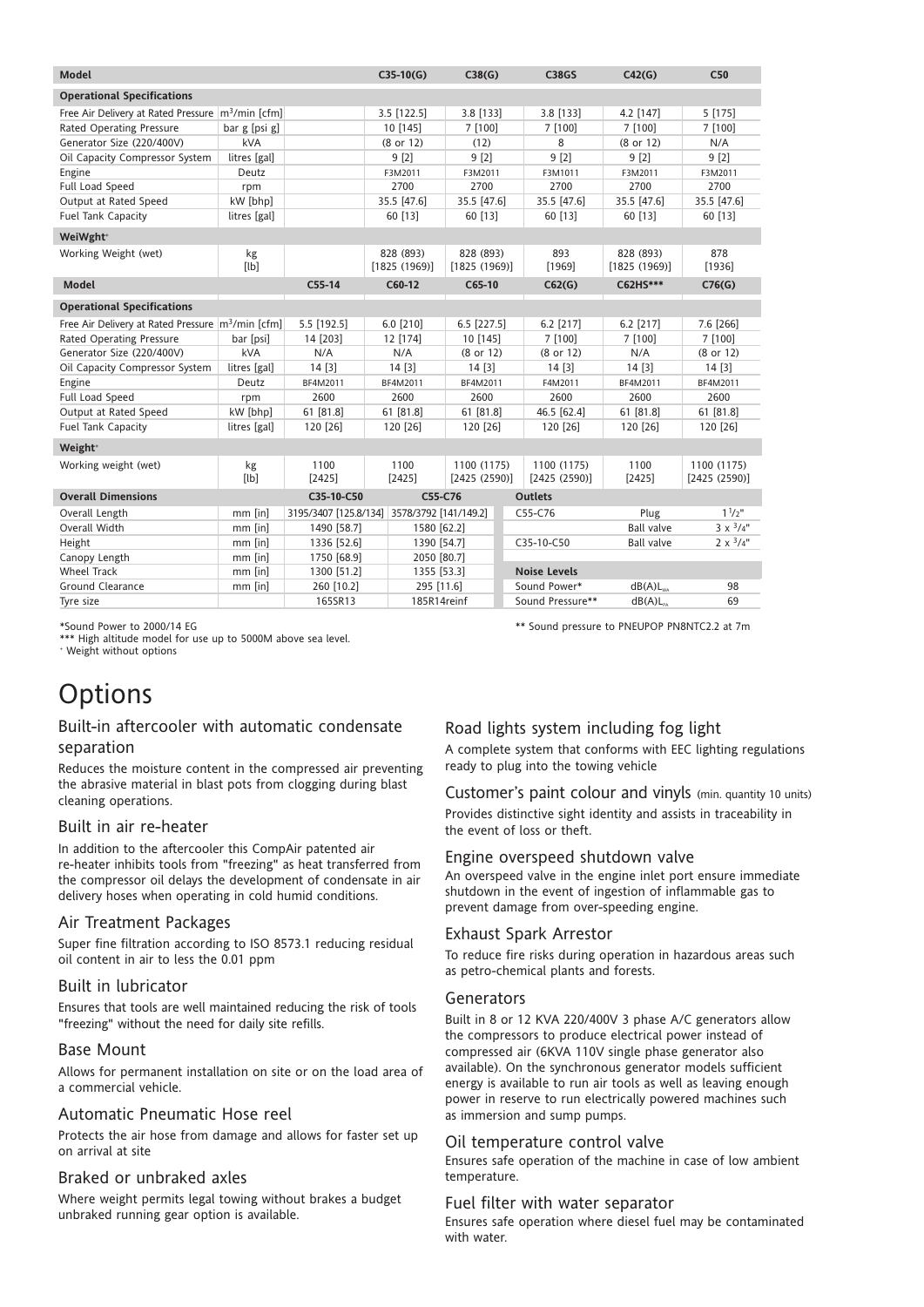### Key Features

Low Fuel Consumption

**High Efficiency** 

Low Emissions

**High Ambient Capability** 

Simple Controls

Deutz Engines

Increased Reliability